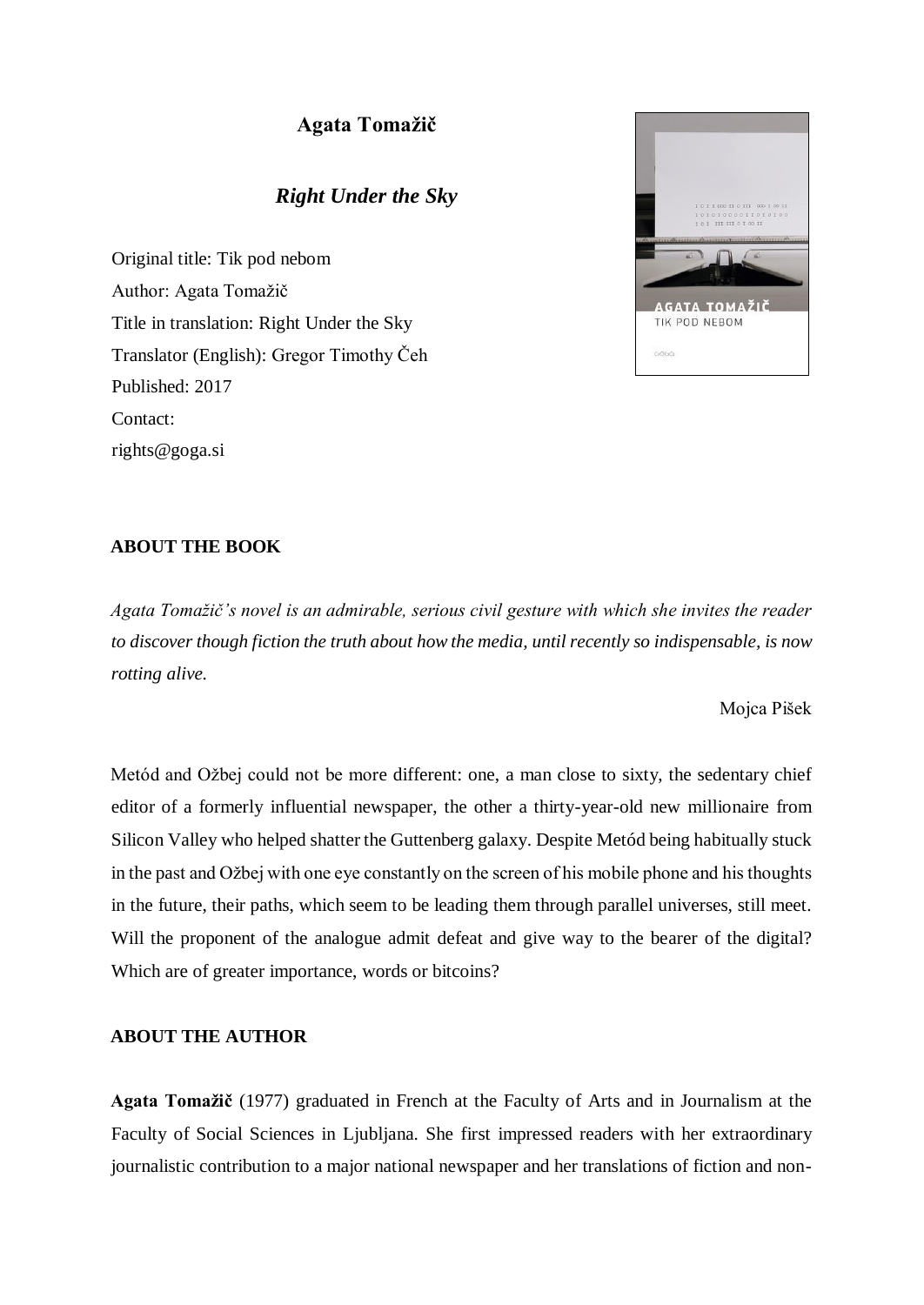fiction from English and French. She ventured into the literary scene with her much admired collection of short stories *Things You Can't Tell Your Hairdresser*, published in 2015, and a year later with a literary travelogue *Why Travel to Such Places?* In 2017 her debut novel *Right Under the Sky* was published by Goga. She currently works at the Research Centre of the Slovenian Academy of Sciences and Arts and keeps in touch with her audience as an avid tweeter.

### **An excerpt from the novel**

### *translated from the Slovene by Gregor Timothy Čeh*

To Metód the man with shiny black hair and olive skin who was selling the street newspaper outside the delicatessen looked almost like a figurine from a weather house. He was not there on his selling pitch everyday. On some days he stood there, unobtrusively offering the newspaper, on other days he must have wandered off on paths only he knew, and the space outside the entrance was empty. Whenever he spotted him outside the shop entrance on his way to work, looking kind in his hopelessness and at the same time proud in a clearly unenviable situation, the man stirred a sense of unease in him and Metód believed seeing him was not a good omen.

The homeless man whose looks unequivocally testified to his exotic, probably Middle Eastern origins, of course did not pose any kind of threat to other passers by. All he did was stand there all day long, holding out the magazine, always rewarding anyone who happened to actually buy one with a respectable nod that he would occasionally enhance with an awkward '*Thank you*!' Almost like some butler, trained to serve, skilled in refined manners so as not to give his employers a guilty conscience. His cheerfulness made it almost look as if he was enjoying what he was doing.

He could not fool Metód, though. Not for a moment did he fall for it, nor did he think that the newspaper seller might have been some kind of servant in his previous life. Or that wherever he had escaped from he had been doing any kind of manual work. His hands were far too well looked after for anything like that and, observing him for a while, it soon became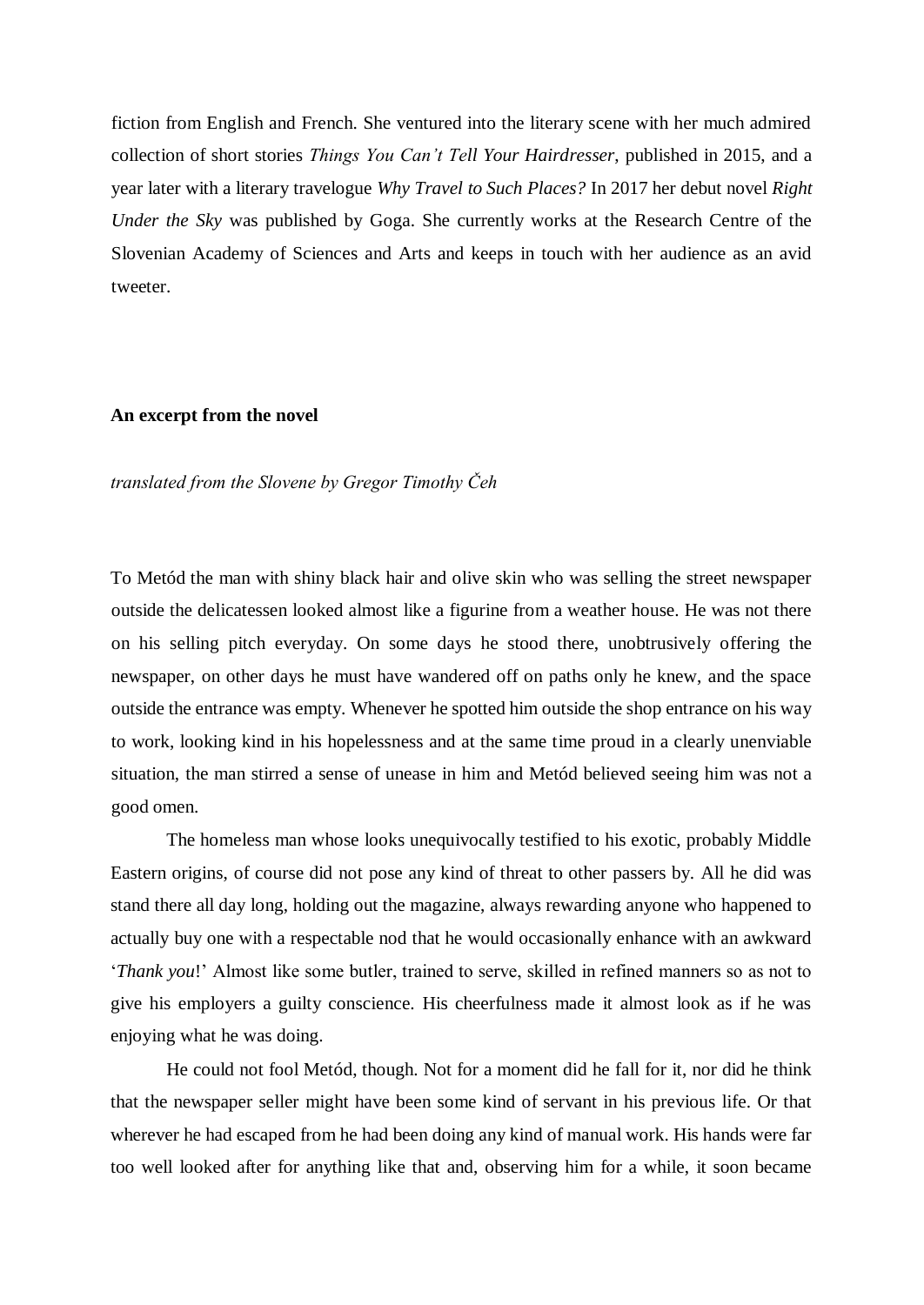obvious that his complaisance was staged. That this was only playacting, intertwined with and unable to hide the pinch of patronisation and cynicism afforded by those who know more. Metód was no fool. It was clear even by the second or third time he saw him – when, unlike their further encounters, he managed to take a longer look at the man – that the guy was simply cunningly playing his role. His staid deportment and innocent Mona Lisa smile – all just screamed out the fact that he had figured out the best way of extracting the most money from passers-by. Loud pushing of a street paper and invoking poverty do not work, people feel they are being attacked and are more likely to be offended and turn away rather than reach for their wallet. The man clearly knew his work. Metód was also convinced that the black-haired man was also very well aware whose smile he was mimicking. And that he could boast a solid knowledge of Leonardo and his work, including his inventions, most of which never got beyond sketches – after all, that was general education. This much he must have been exposed to, even in the world where he had come from. Indeed it was there that the first civilisations had emerged and indispensable matters like monotheism, irrigation systems and codes of law had been introduced; now all that came from there was bad news. So the only sensible thing to do was leave.

Metód would have sworn that his weather-house man had been some kind of nuclear scientist in his previous life, perhaps in Pakistan, and therefore certainly a part of the local elite. A member of the upper caste which – providing they continued to nod to their leaders – had no need to fear for its survival. He must have lived in a house full of servants. Strolled through gardens kept by at least three groundsmen. Was driven around in the back of a chauffeured limousine. As he spent most of his time in air-conditioned rooms, he was not at all concerned with the humidity that makes living in Islamabad in the summer months almost unbearable. Of course he did not even need to regulate the temperature switch himself; others were assigned to the task.

Until one day he had had enough of it all. He had had enough of the dry airconditioned coolness, enough of seeing limping, dirty beggars in the streets and aspiring but impoverished boys at the main arteries into town, offering, for small change, to clean the windscreen of his limousine. The few coins would not change their life, the course of which has been decided in advance and he had no power to change. He had had enough of arrogant generals who would lick the knife at official lunches and had no clue about who Leonardo was but knew all about what kind of tanks, airplanes and nuclear warheads they should buy. He had had enough of the time-wasting security checks at the entrance to the underground laboratory where he worked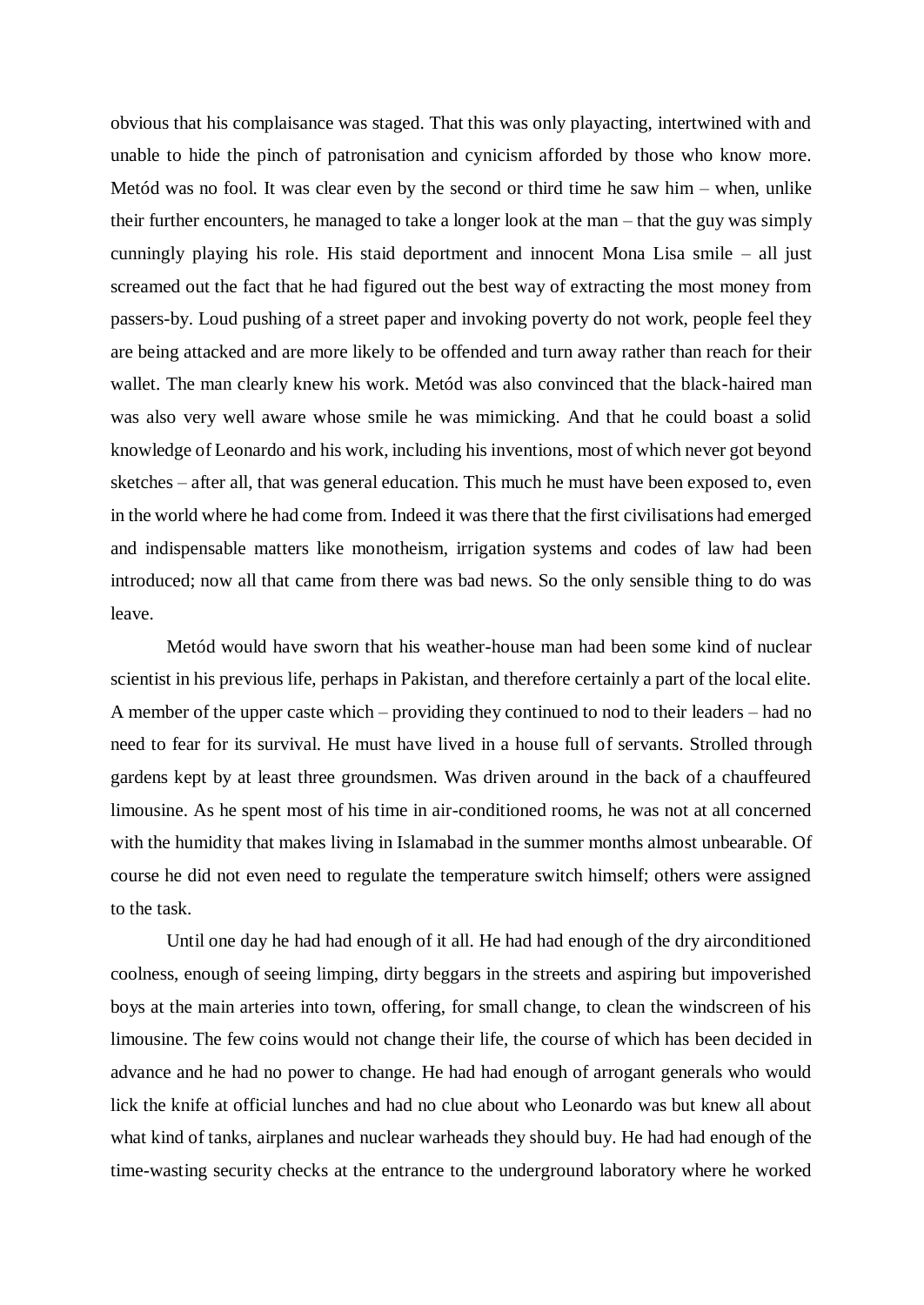and where he was kept under strict surveillance as if they were trying to protect humanity's greatest secret.

One day he got up, had his attendants shave him and serve him breakfast as usual, sat in the car, threw some loose change at the child beggars at one of the traffic lights, and then, when the car became stuck in rush hour traffic, without saying anything, opened the door, grabbed his briefcase and got out of the car.

The humid heat that hit him initially almost paralyzed him, then he got used to it. Amidst the sound of car horns – one lost in the cacophony of noise also from his own personal driver – he jumped across the fence dividing the traffic on the highway and sat in a taxi. Twenty minutes later he was at the airport and a few hours later he was in Europe. Metód could not think of a reasonable explanation about how and why the man had then ended up in Slovenia, but this was of little importance. The main thing was that the Pakistani was able to leave everything behind – by the looks of it a great deal – and set off for a foreign land with only the basics: himself and the confidence that his decision had been the right one. Clearly he had realised that in order to reach freedom one sometimes needs to leave the beaten path and sever all the links with the past. Freedom begins where fear ends. The man's courage was also the reason why Metód hated him passionately.

## [...]

He should have felt triumphant. At least according to the rules of a Hollywood hit movie. Of course the story would have a rich protagonist – well, let's say financially well placed for the next fifteen years or so; young – alright, in this discipline his youth was not something that particularly stood out; handsome – though beauty is always in the eye of the beholder, a female beholder in his case, though she seems not to have been particularly moved by it. Whatever the case, at least as far as the first two points go, he fitted the type. In his youth (meaning when he was even younger than he is now) the protagonist had left his homeland where he had been oppressed and discriminated against, and is now on his first brief return visit. The story would be a kind of mix between the fairytale about the ugly duckling and the most straightforward realisation of the American dream. His new homeland knew how to build on the protagonist's talents, future and resourcefulness. American orthodontists also assisted his transformation into a swan. Now he was also about to also be recognised where he had previously been denied acknowledgement – his home town. On the other side of the world. It was only a matter of time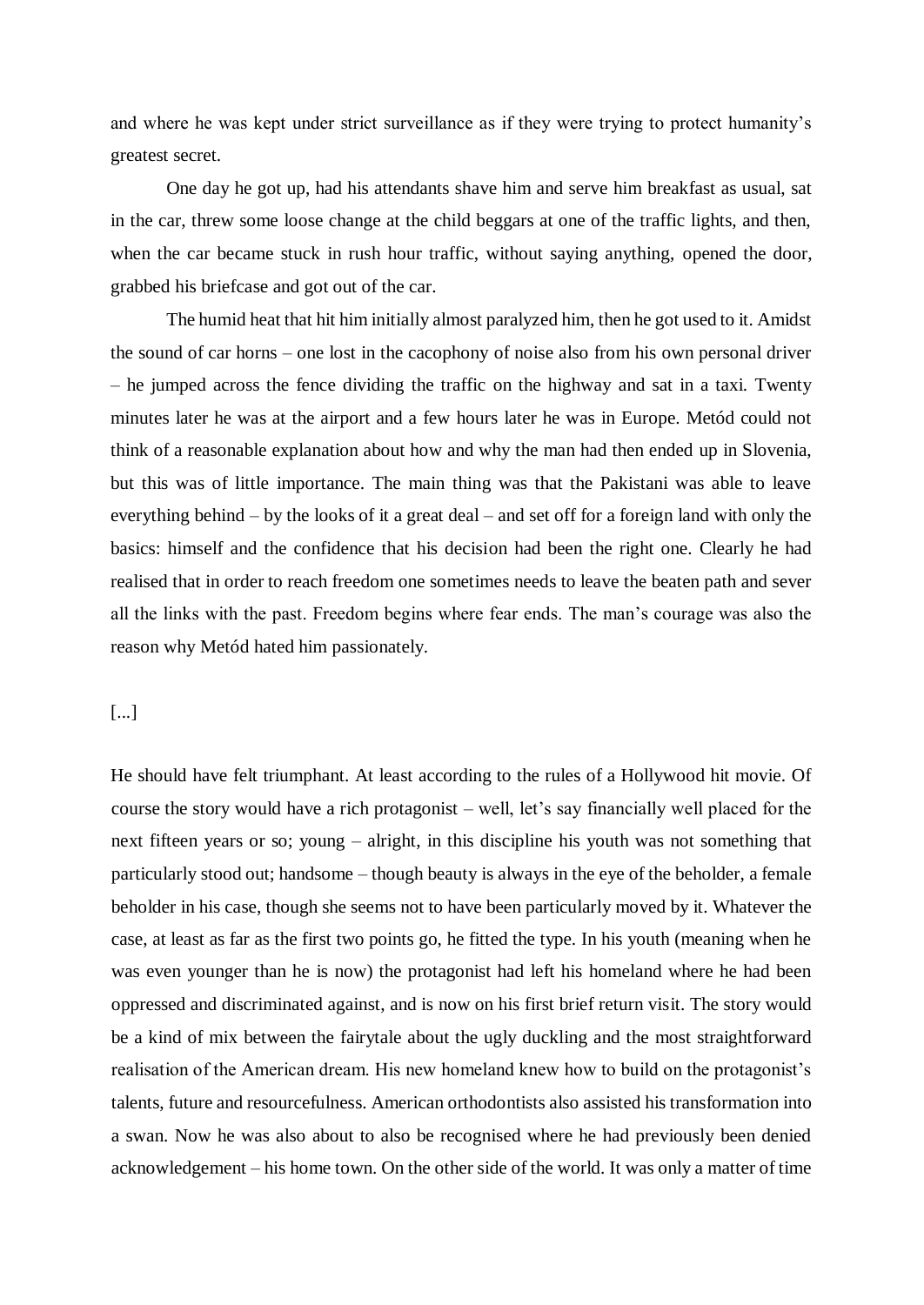before she too would recognize his virtues, though all this time the impression given has been that she was not interested. But she would change her mind and come running after him. She would be portrayed by Catherine Zeta-Jones – a young Catherine Zeta-Jones, of course. Or perhaps Jennifer Lawrence – on the condition that she would dye her hair black as in *The Hunger Games*. He would be played by Ashton Kutcher, of that he had no doubt.

At the first airport in Europe where he would transfer, he would find a friend from his youth. A mate from primary school whose fists once crushed his nose. The same guy who, when they were still in sixth grade, once invited the prettiest girl in class to the cinema – he too had liked her but never dared show his feelings. The class thug had not aged well and looks rather pathetic. On top of everything he has missed his flight and has no money to pay for another ticket. He wants to fly back home this very same day and is trying to persuade ground staff to allow him to board the plane. To no avail, the young lady incessantly shakes her head, explaining in an ice-cold voice that she cannot break the rules. The schoolmate is becoming desperate and feebly winks at her, a supposed flirtation that turns out to be an even worse strategy. The young lady raises her voice and eventually threatens to call security to have him removed from the airport. In desperation the school friend tears at his hair and is on the verge of tears.

Then from somewhere Ashton Kutcher appears, in other words, himself. He cheerfully addresses his acquaintance in his own language and, after his initial surprise, his face lights up. *Of course, it's you, I remember you!* And as if the relief of bumping into a fellow countryman who would provide moral support was not enough, in an noble and not at all patronizing way, Ashton Kutcher reaches into his pocket with a smile, produces a credit card and waves it at the airline representative. I will pay for my friend's ticket, he says in a calm, warm voice. This demonstrates that he has forgiven him for everything. His magnanimity floods the airport building and the girl's face softens, though she does not know their history. She nods without saying anything and everything is sorted. He chats a little longer with the girl, in their own language, for it turns out they are all three from the same country. Ashton and the girl at the counter soon discover that they were almost neighbours. Perhaps even went to the same school? Had they ever met in the delicatessen where the kids would go during the main break at school to buy poppy rolls and salami? Quite possible. Why not meet up somewhere in the coming days when she too will return home and take a walk down memory lane. Her lips curl, temptingly sensuous as she pronounces the eights that make up her phone number. Ashton Kutcher,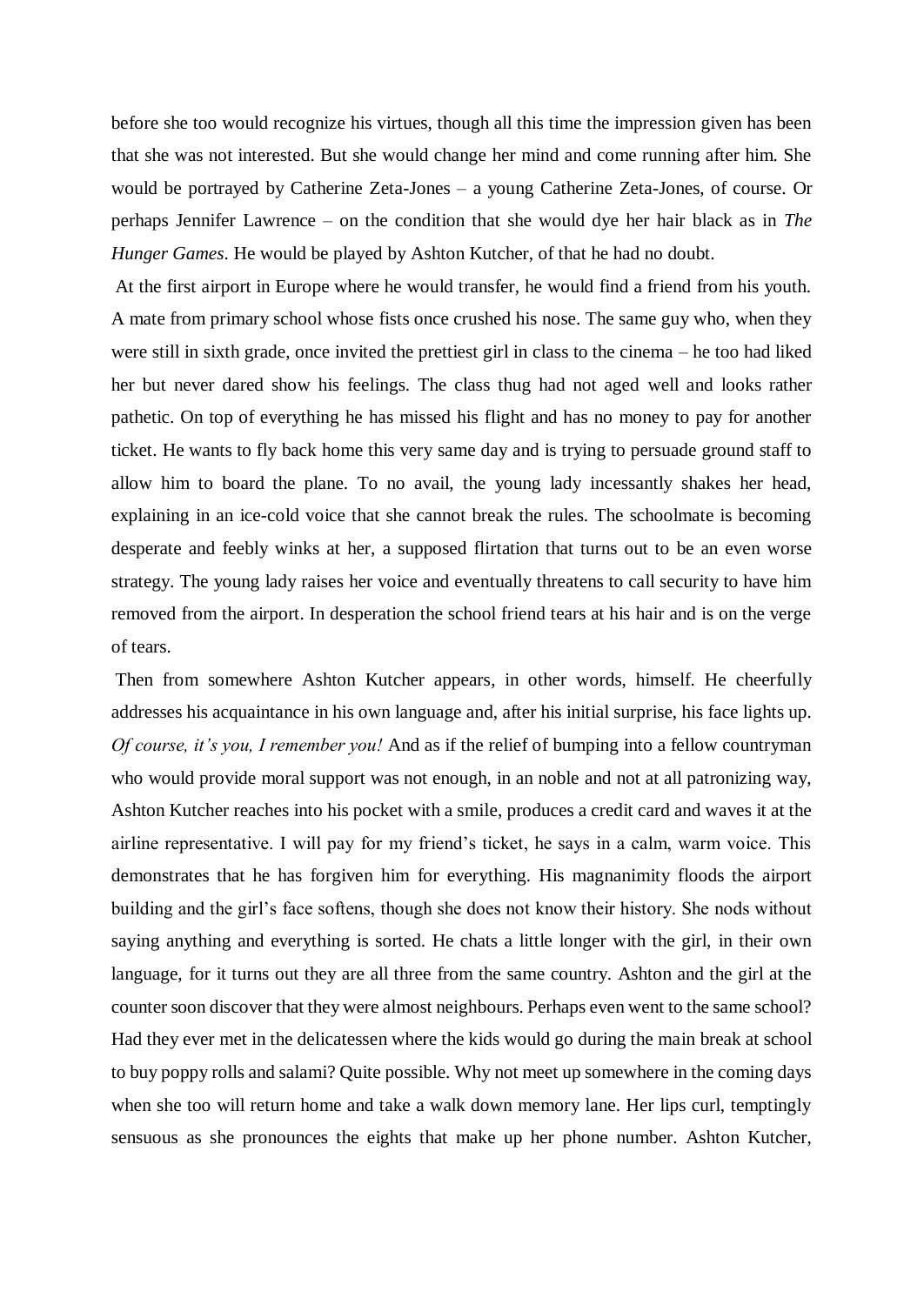meaning him, reaches into his pocket for the latest iphone and carefully notes the number. His school friend broodingly stands to one side, trying to make himself as unnoticeable as possible. On the plane they sit not far from each other – Ashton of course has got him a seat in the business class that he always uses himself. The schoolmate is not used to it and the comfort and treatment he is unexpectedly exposed to have a devastating effect – similar perhaps to concentration camp inmates who after years of starvation greedily stuff themselves with everything they were deprived of, resulting in a burst stomach in the first days after being released. The schoolmate orders all the alcoholic drinks he is entitled to in business class and then, just before landing, throws up. The flight attendant, another cute dark-haired girl, devotedly comes to his aid with a paper bag. Then, when it is too late, also a damp towel. From his seat two rows in front of him Ashton worriedly observes what is going on. Such concern touches the flight attendant and before long she too is giving him her phone number. Women like responsible, caring men. Ashton also notes down her phone number but deep in his heart he knows he will never ring her. Or the girl at the counter at the airport. So there is no doubt about how principled a protagonist we are dealing with, the camera explicitly shows him deleting both numbers before landing.

Just as the plane is touching ground, Ashton switches his phone from flight mode to normal and, surprise, surprise, just in time to take a call from her. Catherine Zeta-Jones in her youth or Jennifer Lawrence. Perhaps Demi Moore? No, too broad shoulders, not enough femininity. Let it be Jennifer Lawrence. The shot splits with Ashton on one part, holding the phone to his ear as the plane is coming to a halt, and Jennifer on the other. To begin with it is not entirely clear where she is but once the image settles the viewer sees that she too is in a space full of people; some are queuing in front of a counter, others sitting on seats… Of course, she is at an airport, the very airport Ashton had just left, telling him that she is coming after him, that she is about to board the next plane because she simply cannot bear thinking about being away from him. That she is sorry for all the silly things she did to him when she was still not sure about her true feelings towards him. That she loves him, completely and forever, and wants to be with him all the time. The camera then shows Ashton's blissful smile, and the flight attendant who had previously hoped she might get to know this cool guy better, sheds a tear.

Then they all leave the plane but this is not the end of the school friend's troubles; he is detained by the police when a large quantity of marihuana is found in his luggage. Ashton would be happy to help him again, but this is no longer within his power. Drugs are evil, he says, shaking his head – in one of those good educational moments that Hollywood films relish. Then he sits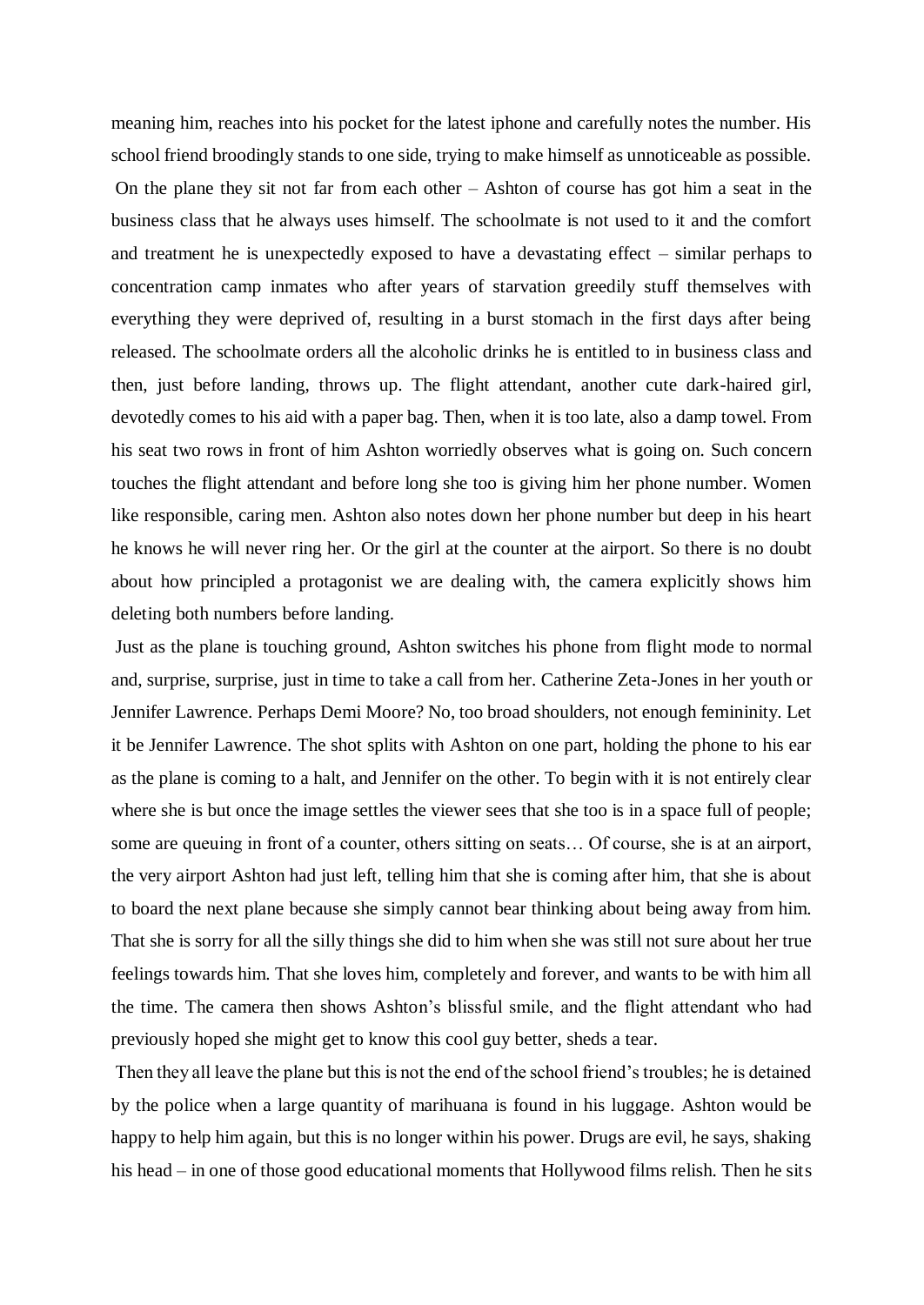in the waiting room, waiting for the next plane that she has boarded to arrive. Together they would head for the country that had so rudely rejected him, Ashton Kutcher, when he was still young. From now on everything would be different!

Well, the second flight attendant and her phone number are probably a bit excessive. And also all this about his school friend is rather far-fetched. But all the rest… must have happened a bit like that. Including her call. Most of all, what was to come should unfold according to plan…

In reality it started out rather miserably: not worth wasting words about the first flight because he slept through most of it, with a hangover. After what had happened there was no contact from J. through any communication channels, and when, on the eve of his departure he got together with his colleagues, their gathering continued long into the night. Right until morning. After merely a couple of hours of sleep, he barely managed to open his bleary eyelids and with great difficulty told the taxi driver where he wanted to go. Even as he stared at the label the airline steward stuck on his suitcase, he still could not believe where he was going. It had "SFO – FRA – LJU" written on it.

The first thing he did when he got to Frankfurt was cram into the smoking room with the strongest cigarettes he could find at the airport shop. He smoked two and felt sick. He had not dared carry anything stronger with him in his suitcase on a transatlantic flight. Then he went to the airport restaurant for a steak. It was half past six local time. At ten to seven he vomited the steak and its side dish into the Villeroy & Boch toilet. Still looking rough and grey in the face, he crawled to exit A23 where he was supposed to board the plane to Ljubljana an hour and a half later. He sat at the giant glass wall through which he could watch the airplanes taking off and landing. At least seven of them were Boeings 777 with the United Airlines livery, just like the one he had arrived on. He began to regret his actions. He thought about flying back. He checked his phone. No new calls, mails or messages. He looked at the planes again and noticed a small one with the word Adria emblazoned across its fuselage. A Canadair Regional Jet. One very similar to it was used to tackle forest fires in California. The thought that it might crash and that it would be better not to board it crossed his mind. This sudden dread stayed with him until half past seven when he went to vomit for a second time. Boarding was announced at gate A23. Ljubljana. He checked his phone. Nothing. Resigned, he obediently stood in the queue. He did not care what would happen to him. He thought that he recognized one of the people in the queue, a school friend from primary school whom he had once had a fight with, resulting in a suspension. Wrongly so, because it was the other boy who had started the fight, inciting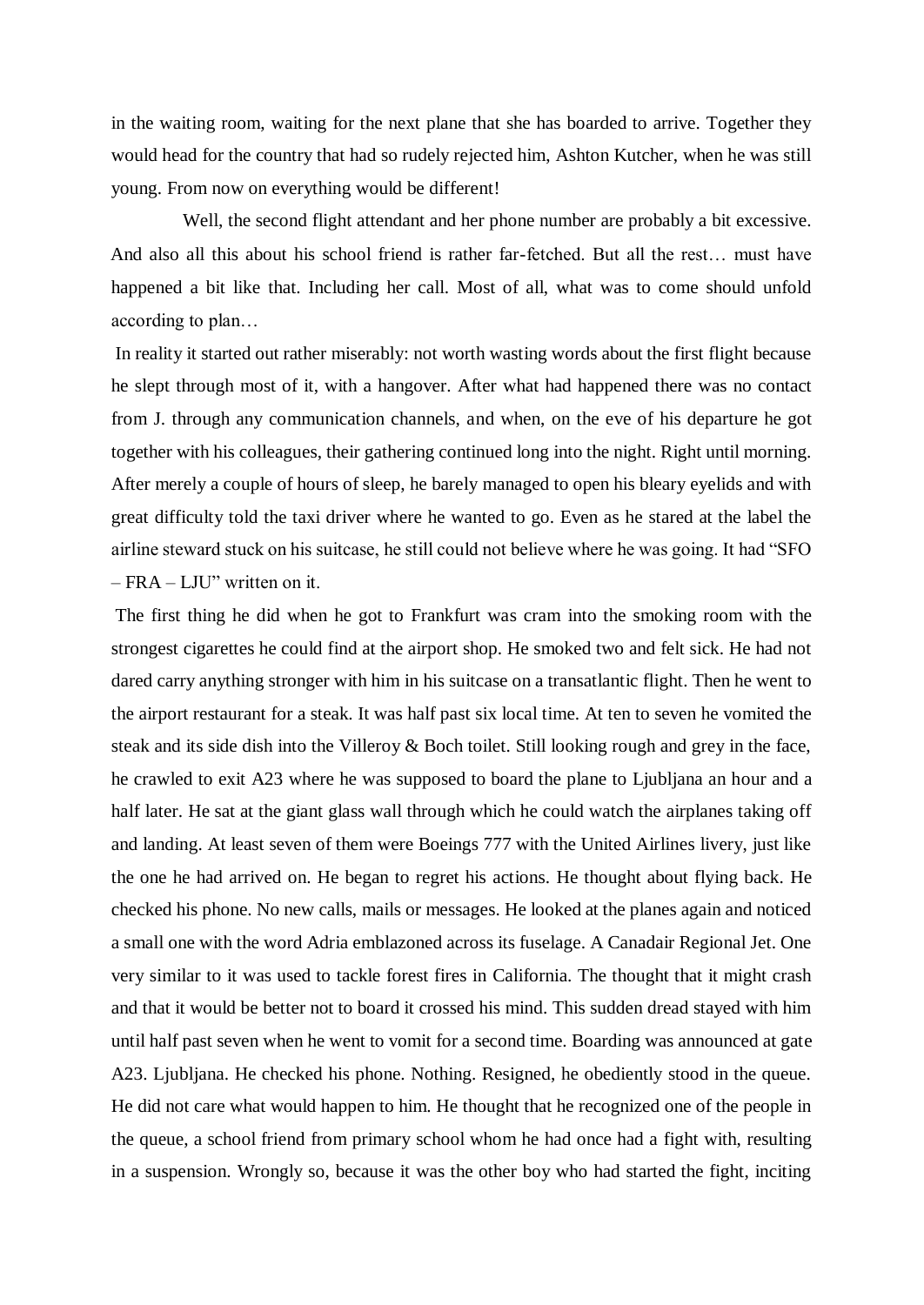him with the usual provocations, and so he had kicked him in the shin. The fight had ended with the schoolmate limping for a few days – almost certainly pretending – and him with a broken nose. And not pretending.

The schoolmate was now no longer limping. He was dressed in a formal, grey business suit, was pulling a business case on wheels along behind him, and had an attractive blonde hanging off his other shoulder. On the airplane he was fortunately far enough away not to have to concern his mind as to whether this really was the same person who had caused his nose to be bandaged for a whole month. Too tired to take any of the newspapers passengers were offered as they boarded, he immediately regretted it, but it was too late. The flight attendant he asked for one shook her head. They had run out of the one he asked for but she could bring him a rival paper, if he wanted. *No, thank you, I don't want that one*. She shrugged her shoulders in a couldn't-care-less gesture. He ordered tomato juice. It was stale and watered down. The flight attendant who served him had a withered face and one of the buttons on her uniform was missing. Instead a knot of black thread poked out through the buttonhole. The man sitting next to him was fat, part of the flab around his waist hanging over into his seat. He also stank of body odour. Nothing was as he imagined it. Nothing triumphant.

When he passed through customs, he stopped for a moment in front of the crowd of people in the airport building. Wives, mothers, children, grandfathers and grandmothers, some even came to wait for their relatives with their dogs that then jumped rapturously at those arriving. Huddled together were also drivers holding cardboard signs with the name of the passenger they were waiting for. Shit, the only country in the world where the hosts would probably correctly spell his name: Ožbej Ključevšek. He had always thought diacritics were a nuisance and unneeded clutter. And something he was born with that he had no influence over, should by laws of nature, drop away over time. Probably rather like swans; hatched with ugly grey down that moults and is replaced by glistening white feathers. And so it is with parents, the chief culprits for all the unfortunate, unpronounceable names of the world. You are born with them, or because of them, but over the years they become redundant. If they don't drop away, you have to remove them yourself. He stood under the overhanging roof, drawing on his cigarette, wondering whether he would finally manage to do so.

[...]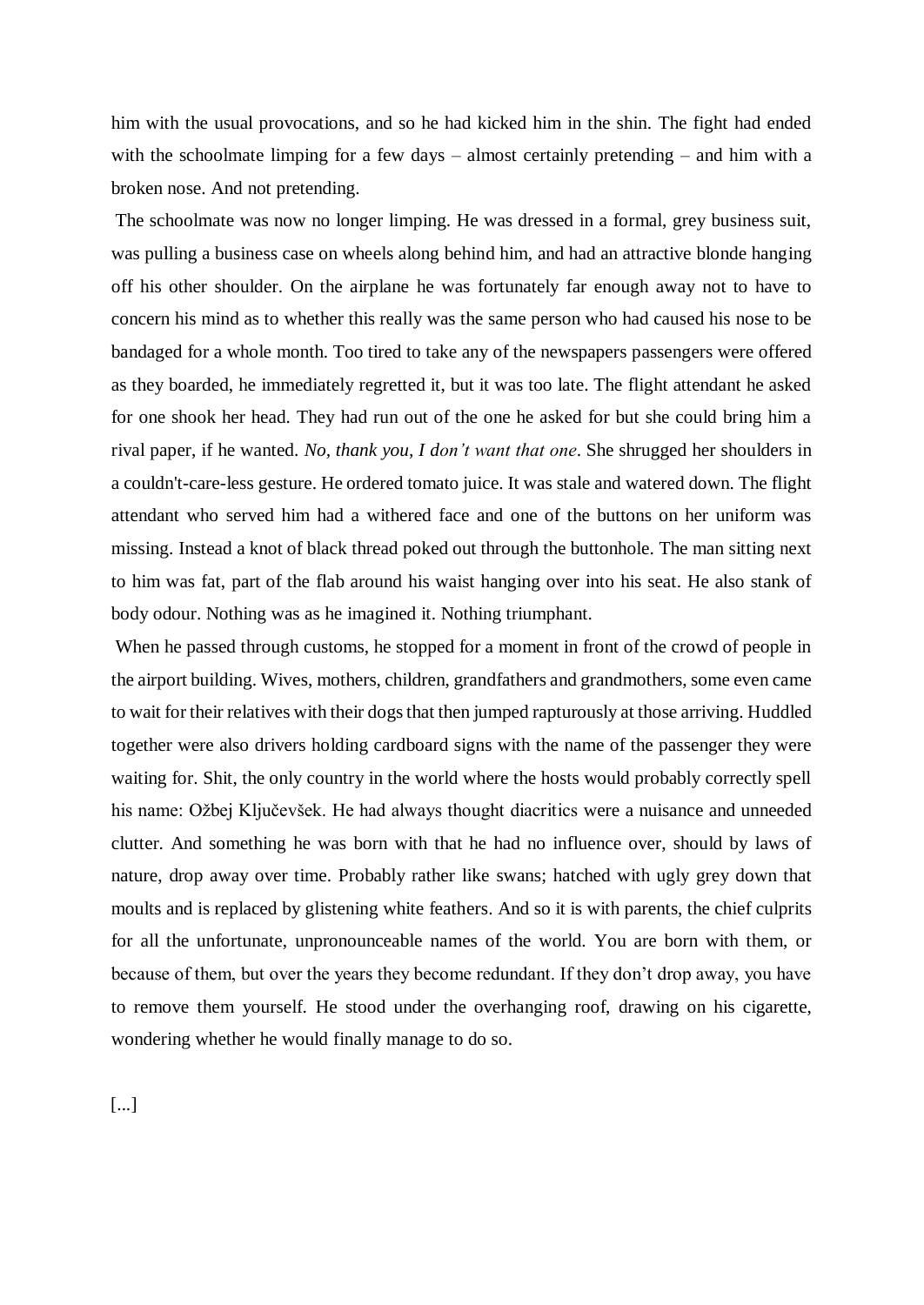On the day the newspaper, under Metód's editorship, moved to its new premises, the bright rays of the sun reflected on the glass façade of the skyscraper. The bottle of champagne they hurled at the steel construction during the opening of the new building, had shattered with a healthy bang. Only the most malicious could have thought that, instead of the bottle, one of the glass plates might have shattered. Or even that the bottle might damage the entire structure, which, held up only by bank loans, could collapse in on itself. Looking at the wonderful new building, nobody thought of comparing it to a pile of candyfloss, doomed to sooner or later subside and dwindle into an insignificant pink stain.

Looking back however, the glass skyscraper was most certainly the beginning of the end. Metód often even thought that he had been punished in a similar way to the builders of the Tower of Babel. Luckily for him the younger generations no longer looked at the past, so there was no danger of them thinking of a dusty biblical allegory and accusing Metód personally for the disaster. The younger generations were in fact themselves part of the catastrophe. The skyscraper was built as a showy structure from where one could see further than from anywhere else, and compared to which all others seemed inferior, but the younger staff draped a tarpaulin over it, which cut off any view. They were not interested in what was left or right, and even less so in what used to be.

Perhaps this was what was the most ruinous of all, Metód realized one day. Living in the present where all that counts is here and now. Where those who come out best are those who can take advantage of momentary circumstances – instantaneously and instinctively, without the past knowledge and experience that used to be considered helpful. In the present, which relies merely on itself and does not seek answers to questions in the time before, any such baggage merely weighs you down. Younger generations seemed to float on the surface like some oil slick, tossed about by the winds and currents. But they remained floating and resisted adversities with the tenacity typical of all youth. At first the degree of lightness and superficiality of their existence drove Metód crazy, over time his fury watered down to resignation; if only he, as an editor, had something to offer them, then he would also have the right to demand things in return. But the equation was simple and he could not blame himself for anything: for nothing you get nothing. In fact in some respect this realisation made him happy – finally here was proof that Father's claim that knowledge is a currency that is always valid was false. This would perhaps have given him a greater sense of satisfaction were his father still alive.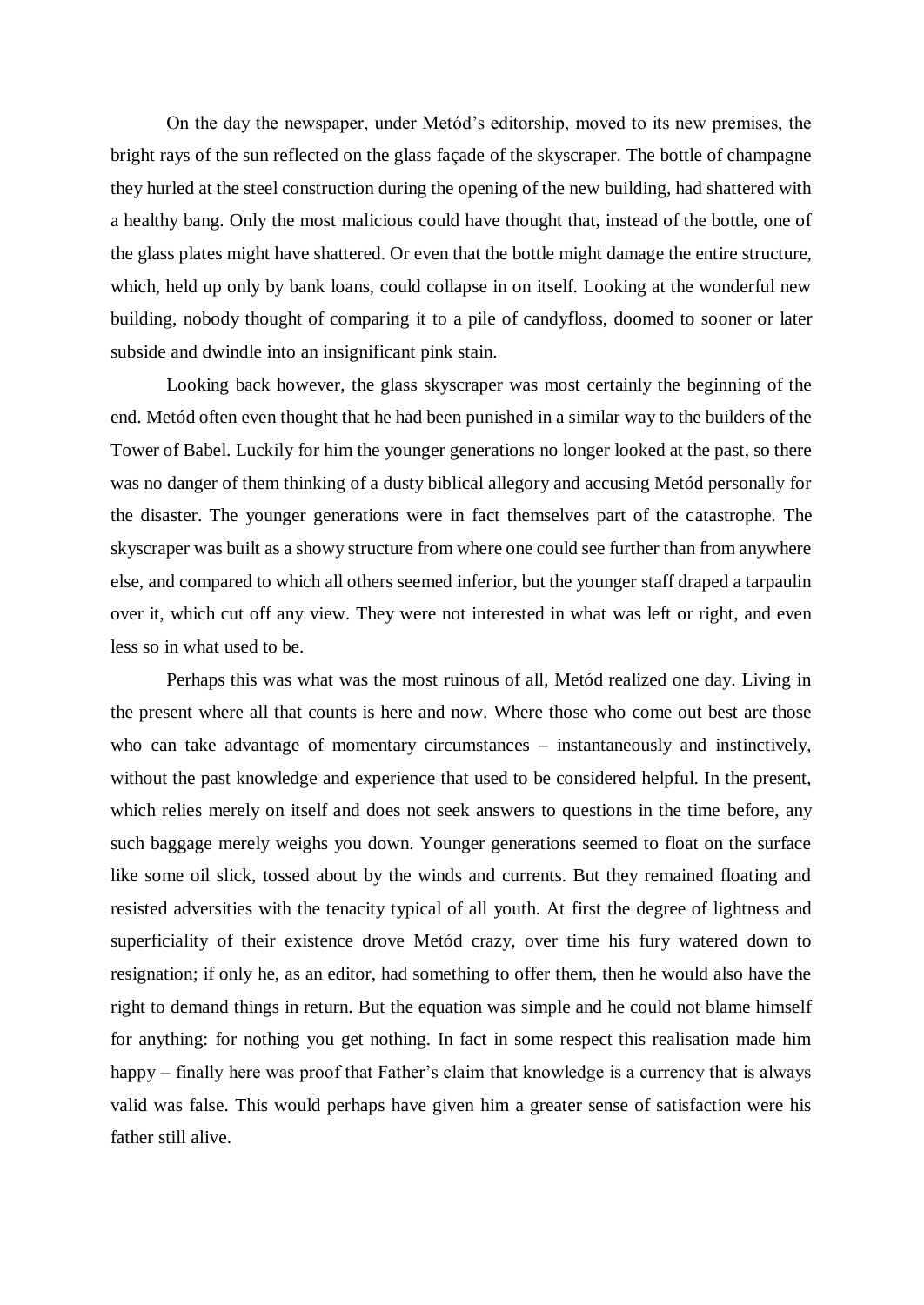He had long stopped circulating round editorial offices, getting into conversation with sectorial editors, for he did not expect to find out anything new from them; their obvious intellectual limitations just put him in a bad mood. He stopped inviting interns to his office, male or female – there were unfortunately more and more women interns, which meant that apart from lowering the average intelligence quotient, they also brought to the department an irritating competitive and quarrelsome henhouse atmosphere. Metód's presence at editorial board meetings was that of a stone-faced Egyptian sphinx and he only responded to questions addressed to him directly. He would react with enigmatic, ambiguous answers worthy of Pythia, the Delphic Oracle. When he finished, everyone knew less than they had before. In all honesty, Metód did not know the answers to all the questions, but at least in his work environment the sinister saying that *in the land of the blind the one eyed man is king* stood true*.* 

He did, after a long time, speak of his own accord during one editorial meeting. He was sitting in his chair, observing as usual the comings and goings at the railway station, a wonderful view of which he had from the window. His calming thoughts about locomotives, train compositions smoothly running along the tracks were interrupted by the voice of a young female editor. With one eye still fixed on the colourful freight carriages that were speeding somewhere towards the south, he inadvertently pricked up his ears to the words coming from her mouth.

"Hammurabi received the Nobel Prize for Literature, should we put that on the back page?"

The editor of one of the smaller redactions, an ambitious redhead who always wore lots of makeup, glanced at all those present. Most of them were bored, staring emptily ahead or at their phones; culture was well below their radars and they could not care less about it, and some tiny news item about the Nobel Prize for Literature did not threaten to radically change the layout of the newspaper for the following day.

"Excuse me, dear colleague, who was it who received the Nobel Prize?" Metód asked and, with all eyes suddenly staring at him, instantly regretted his own wordiness.

Confused for a moment, the editor then repeated, "Well, I mean, we normally put this kind of news on the back page, don't we?"

"Yes, right, but who was it who got the prize? Hammurabi?"

"Yes, yes, that Japanese guy, you know…? What's he called… Matahari?"

A few people managed an embarrassed smile but most continued to stare indifferently ahead.